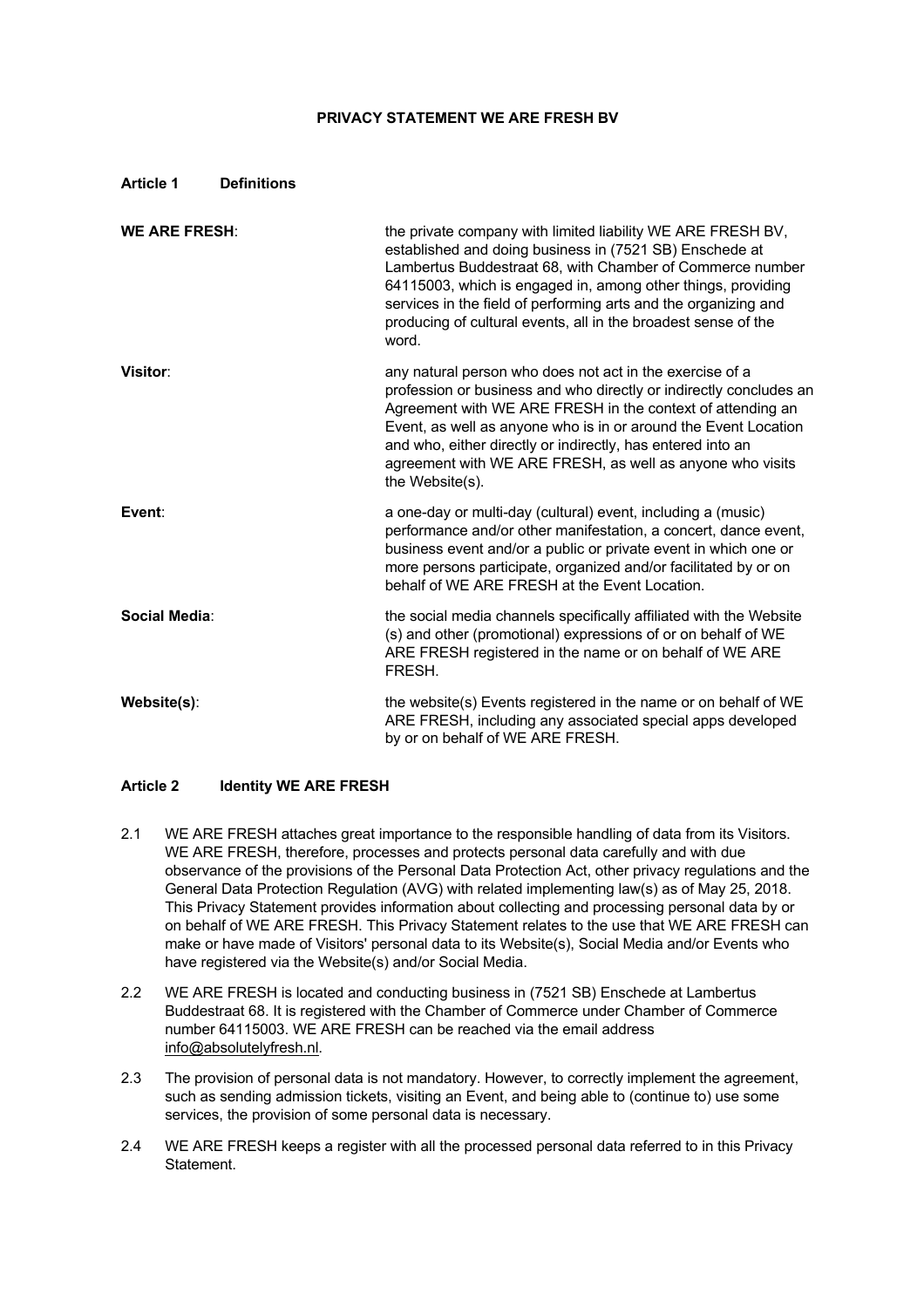### **Article 3 What data does WE ARE FRESH collect?**

- 3.1 Before visiting one or more Events, Visitors are asked to register with WE ARE FRESH (or with our ticket provider). During this registration, WE ARE FRESH may ask the Visitor for the following information (hereinafter: **Registration Information**):
	- Name:
	- Sex;
	- Email address;
	- Phone number;
	- Date of birth;
	- Address:
	- Username and password;
	- Company information, including company name, country, address, city, zip code, telephone number, company email;
	- Data about social network profiles and online media, including website (s), LinkedIn, Twitter, Facebook, Soundcloud, Mixcloud, Instagram, Snapchat, YouTube, Whatsapp and TikTok.

WE ARE FRESH is in any case entitled to process the Registration Data if the performance of the Agreement concluded with the Visitor makes this necessary.

For the companions (other persons for whom tickets are purchased), data (but less data) is now also requested: including first name, last name, email address, date of birth.

- 3.2 WE ARE FRESH also allows location data to be obtained from Visitors that relate to the event locations that the Visitor has visited in the context of the Event, such as various stages (hereinafter: **Location Data**). These Location Data can be obtained by WE ARE FRESH if, in the relevant case, the Visitor checks in with an event website/app or a wristband containing an electronic chip (or a chip otherwise) when visiting the relevant event locations and in principle only processed anonymously within the framework of statistics and the improvement of the services of WE ARE FRESH. Only if the Visitor gives explicit prior consent, this data may also be processed and used non-anonymously.
- 3.3 WE ARE FRESH can also obtain information about Visitors' interests, purchasing behavior or wishes (hereinafter: **Commercial Data**). In addition to the fact that a Visitor mentions this Commercial Data at WE ARE FRESH, Commercial Data at WE ARE FRESH may also be known, for example, because the Visitor has offered them access to it, such as through Facebook, or because WE ARE FRESH can trace that Commercial Data from the way the Visitor uses the Website(s) and/or Social Media (also apps) or has made purchases elsewhere via third parties that result from the use of the Website(s) and/or Social Media (also apps). The servers of WE ARE FRESH also automatically record the Visitor's surfing data, such as IP addresses, time of visit, browser type, and which functionalities are used (hereinafter: **Surf Data**). WE ARE FRESH can exchange this Commercial Data and Surf Data with its own partners or group companies or coorganizers and merge these Commercial Data and Surf Data of the various products and services that the Visitor purchases in a profile. Only if the Visitor gives explicit prior consent, these Commercial Data and Surfing Data may also be processed and used non-anonymously. If the Visitor objects to further processing of Commercial Data and Surf Data, he must notify this immediately via info@absolutelyfresh.nl.
- 3.4 WE ARE FRESH will have camera surveillance at the events, and photos and video recordings will also be made.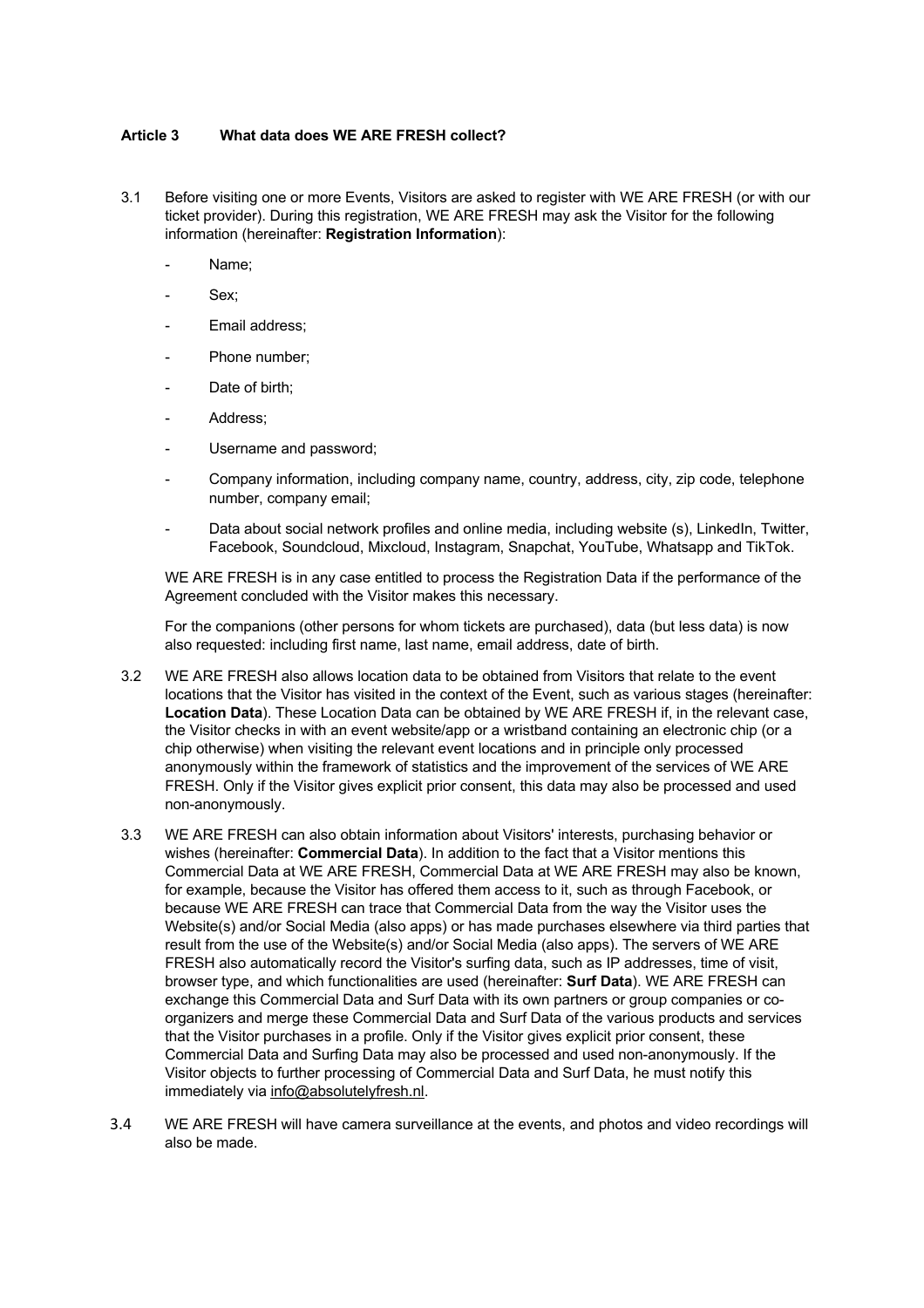#### **Article 4 For what purposes is data processed?**

- 4.1 WE ARE FRESH uses the personal data in the first instance to execute the Agreement that it concludes with the Visitor as well as possible and for its internal administration.
- 4.2 Name and address details are used to be able to deliver the products ordered on the Website(s) and/or via Social Media (such as a ticket) to the right person, to verify through registration who is entitled to the ordered tickets and to the wristbands and/or barcodes issued on the basis of these ordered tickets. The registration and linking of admission tickets to the Visitor also prevents tickets from being traded in an unauthorized manner by or on behalf of the Visitor.
- 4.3 Registration Information of the Visitor can be used to create an account or profile on the Website(s) and/or on Social Media and/or at the ticket provider of WE ARE FRESH, such as for the purpose of pre-registration for the purchase of tickets for future Events.
- 4.4 For any use of a personal email address and telephone number, the Visitor's explicit and unambiguous consent is always requested first.
- 4.5 The Location Data of Visitors are only used internally and anonymously to gain insight into visitor numbers. In this way, WE ARE FRESH can improve its services and Events because this makes it clear which (parts of) Events were popular and which were not, and in this way to match the apparent needs and wishes of Visitors in the future. The Location Data can also be used to optimize the Events and make them safer, for example, by optimizing crowd control and logistics as well as monitoring the catering and food line-up. Only if the Visitor gives explicit prior consent, these Location Data may also be processed and used non-anonymously.
- 4.6 WE ARE FRESH may, from time to time, use the Registration Data to contact Visitors or have them contacted in the context of market research.
- 4.7 Except insofar as this is necessary for the Agreement's performance with the Visitor, for example, to be able to deliver products or tickets, personal data will never be passed on to third parties without the Visitor's explicit consent. WE ARE FRESH will also obtain the prior express and unambiguous consent to pass on the Visitors' personal data to the legal entities affiliated with WE ARE FRESH.
- 4.8 Recordings (photo and/or video) is for the promotional purpose of WE ARE FRESH events. These will be placed on the Websites and/or Social Media. In addition, the camera surveillance during the WE ARE FRESH events is for Visitors and employees' safety. In the case of calamities, these recordings can be shown to third parties as supporting material.
- 4.9 WE ARE FRESH uses, except insofar as this is necessary for the performance of the Agreement with the Visitor, the Registration Data, Location Data, Commercial Data and/or Surf Data only with the explicit and unambiguous consent of the Visitor and provided that this consent has not been withdrawn via info@absolutelyfresh.nl, for the benefit of: (1) being able to offer, deliver and invoice agreed on products, services and/or information on the basis of this data, as well as adapting such products, services and / or information or offers to the needs and wishes of the Visitor, and if the Visitor wishes, to give them the opportunity to exchange information or have it exchanged with others, (2) to be able to make (targeted) offers via advertisement(s), direct mail, email and/or Social Media networks, and to keep the Visitor informed of the latest news and/or updates and/or service announcements, (3) in a technical sense being able to maintain and/or improve the Website(s) and/or Social Media, (4) being able to comply with laws and regulations and to detect fraud, theft or abuse, (5) being able to rent out data in electronic form to carefully selected third parties that can offer products or services, (6) be able to conduct market research, (7) be able to analyze visits, use and purchase of products and services, (8) to determine a future strategy, (9) being able to receive data on purchasing behavior via/from third parties such as *affiliate* marketers, if a purchase elsewhere results from the use of the Website (s) and/or Social Media (including apps), (10) to be able to update the Visitor's personal profile, (11) enable the Visitor to participate in special commercial or promotional campaigns of third parties carefully selected by WE ARE FRESH, (12) building customer profiles and (13) contacting the Visitor, if the Visitor has requested it. If the Visitor makes the purchase elsewhere and provides information to the relevant selling party or intermediary, WE ARE FRESH does not influence what this party or intermediary may do with that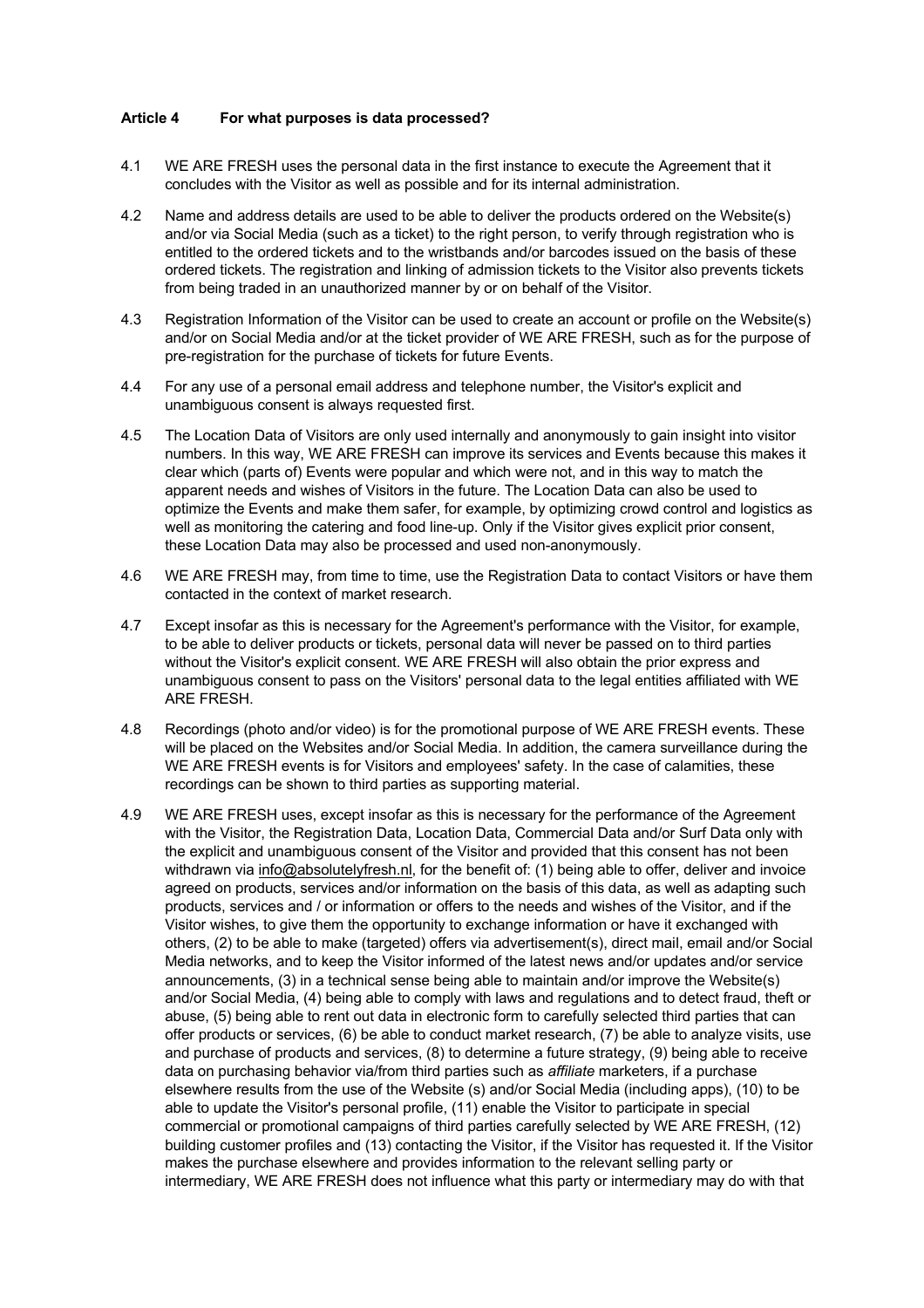information. Such data processing by this party or intermediary may be subject to its privacy policy and terms. The relevant party or intermediary is independently responsible for the use and provision of data used in this way.

# **Article 5 Social Media**

- 5.1 In the relevant case, a Visitor's Location Data can otherwise be linked to his profile on the selected Social Media via a wristband and/or chip and/or app. Only if the Visitor explicitly agrees to this himself by using this functionality can these Location Data be used via WE ARE FRESH with the relevant Social Media. How which information is made public depends on the privacy settings of the profile of the relevant Visitor.
- 5.2 The relevant Social Media networks are independently responsible for the use and provision of data used in this way. For this use, including cookies that the Social Media networks can place with it, the relevant Social Media networks are responsible, and their privacy statements and conditions apply.

### **Article 6 Cookies and Surf Data**

- 6.1 WE ARE FRESH can collect automatically generated information about the surfing behavior of Visitors. This surfing data includes the IP address and cookies. The servers of WE ARE FRESH also automatically record certain data, such as URL, IP address, browser type and language, and the date and time of the visit to the Website(s) and the Social Media of WE ARE FRESH. These Surf Data can be stored and used by WE ARE FRESH to statistically analyze the visit to and use of its Website(s) and Social Media and optimize the Website(s) and Social Media. Surfing Data is anonymized by WE ARE FRESH (as much as possible).
- 6.2 In order for the Website(s) and Social Media to function properly, WE ARE FRESH is entitled, like most websites, to use cookies with which information can be collected to facilitate navigation in the Website(s) and on Social Media. These cookies are text files stored on the computer of the Visitor of the Website(s) and/or Social Media containing information necessary to make the visit to the Website(s) and/or Social Media as smooth as possible. Such as remembering the Visitor's personal settings, including language settings and preference for mobile or desktop, the contents of a shopping cart and/or remembering that a Visitor is logged in and automatically logging in the Visitor again. These cookies can be turned off via the settings of the web browser.
- 6.3 In addition, WE ARE FRESH uses Google Analytics to gain insight into the use of the Website(s) and/or Social Media. This information (including IP address) is provided to Google solely for the purpose of using the Google statistics program. Google can only provide this information to third parties if it is legally obliged to do so or if this is necessary to be able to offer the service (the statistics program) to WE ARE FRESH. Cookies are also placed via the Website(s) and/or Social Media in the context of Google Analytics. WE ARE FRESH does not have influence on what Google does with the statistical information obtained in this way.
- 6.4 Cookies can also be placed and read by (other) social media networks such as Facebook and Instagram via the Website (s) and/or Social Media. WE ARE FRESH does not have influence on the use by those parties. These social media networks such as Facebook, Instagram, Snapchat and YouTube are responsible for this use of cookies, and their privacy statements and conditions apply.

### **Article 7 Transferring to third parties**

7.1 WE ARE FRESH only passes on (personal) data of Visitors to third parties if the Visitor has given explicit and unambiguous permission for this, and this permission has not been withdrawn via info@absolutelyfresh.nl.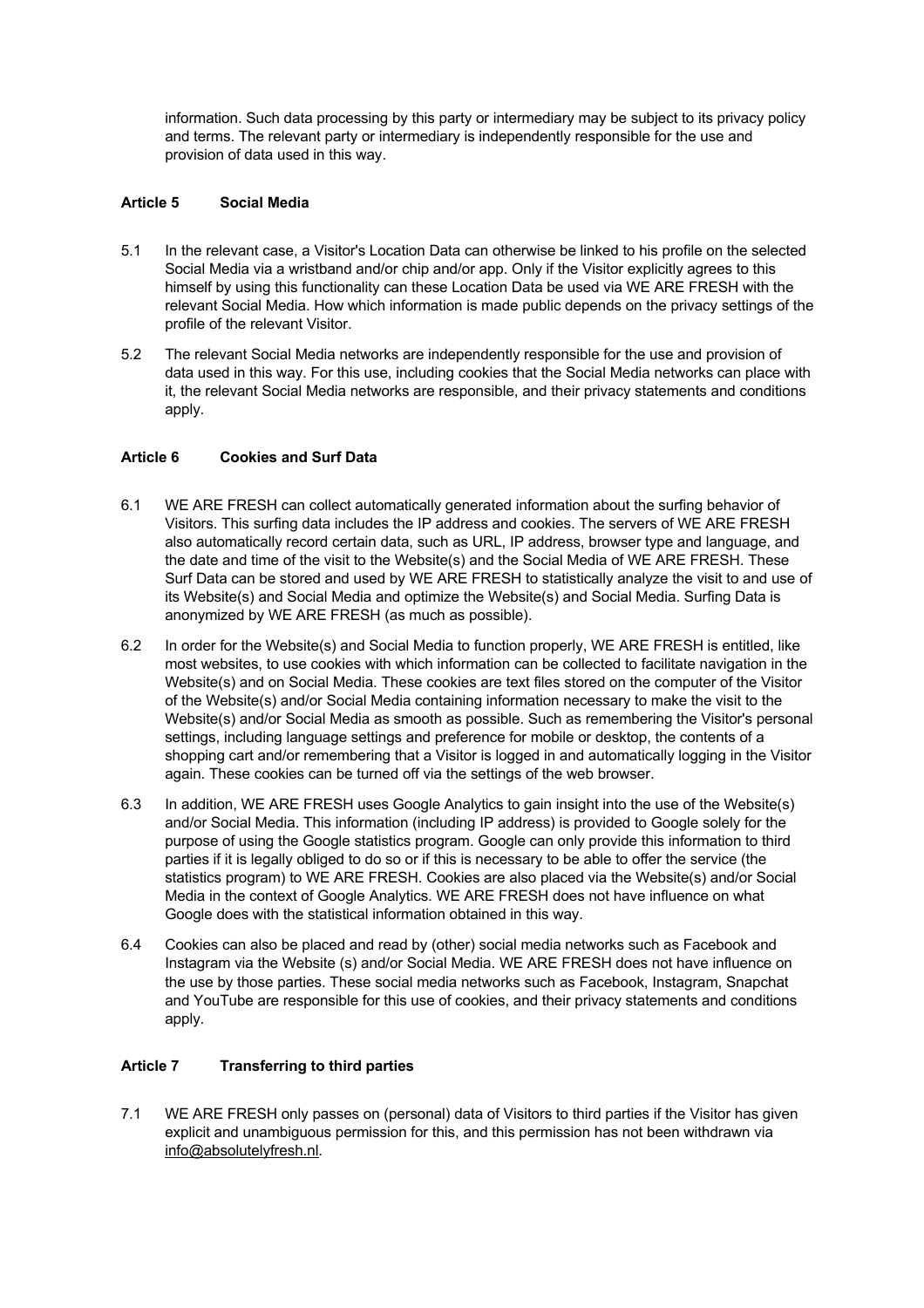- 7.2 By agreeing to this Privacy Statement, the Visitor gives WE ARE FRESH expressly, and unambiguously permission to provide his Registration Data, Location Data, Commercial Data and/or Surf Data to third parties carefully selected by WE ARE FRESH, who are directly involved in the Website(s) and/or Social Media and/or Events and only to the extent necessary in connection with the purposes mentioned above, including commercial purposes.
- 7.3 Only if a Visitor has given explicit and unambiguous consent for this and this consent has not been withdrawn via the email address info@absolutelyfresh.nl, WE ARE FRESH can use and/or pass on Registration Data, Location Data, Commercial Data and/or Surf Data to third parties it has carefully selected, more in particular for sending information and offers from those third parties about their products and services.
- 7.4 WE ARE FRESH may, without specific permission from a Visitor, provide his/her data in response to legitimate requests from authorities, based on subpoenas or court orders, actions to detect or prevent damage or fraud, theft or abuse, or actions to guarantee the security of WE ARE FRESH's network and services.
- 7.5 Because WE ARE FRESH in its services uses processors, who deliver products or services on behalf of WE ARE FRESH, whereby (unless stated otherwise) personal data of Visitors are used to perform that delivery obligation, WE ARE FRESH can also provide this data to those processors only to the extent necessary for that delivery obligation. If necessary, WE ARE FRESH will, conclude processing agreements with these third parties to protect the personal data of Visitors.
- 7.6 Finally, WE ARE FRESH can share certain anonymized data with third parties, such as the number of Visitors who use certain parts of the Website(s) and/or Social Media and/or have visited certain Events. Those third parties cannot identify the Visitor on the basis of this information.

# **Article 8 Retention period**

WE ARE FRESH does not store personal data longer than necessary for the performance of the agreements with Visitors, such as, for example, in connection with the creation and maintenance of accounts/profiles for the purpose of pre-registration for the purchase of admission tickets for future Events, the purchase of admission tickets and the visit to one or more Events. WE ARE FRESH uses the following retention periods for cookies: Analysis cookies 180 days. Advertising cookies: 365 days and Facebook-Instagram 180 days.

# **Article 9 Inspection and correction**

The Visitor must ensure that WE ARE FRESH always has the correct personal data. The Visitor may request WE ARE FRESH in writing via the email address info@absolutelyfreshl.nl for access to, modification and/or removal of his/her (personal) data. In such a case, WE ARE FRESH will request the Visitor to provide proper identification and to make his/her wishes known concretely motivated. Any corrections communicated by the Visitor will be processed upon written request. This Privacy Statement's content does not affect the Visitor's privacy rights in general, including the right to be forgotten, the right to transfer data, and the right to information. The Visitor can submit a motivated objection in the manner described in this article to WE ARE FRESH via the email address info@absolutelyfresh.nl and, if desired, submit a complaint to the supervisory authority in the field of privacy.

# **Article 10 Security**

10.1 WE ARE FRESH guarantees to handle the personal data with the utmost care and not to use it for any other purposes, not covered by the above-mentioned purposes.